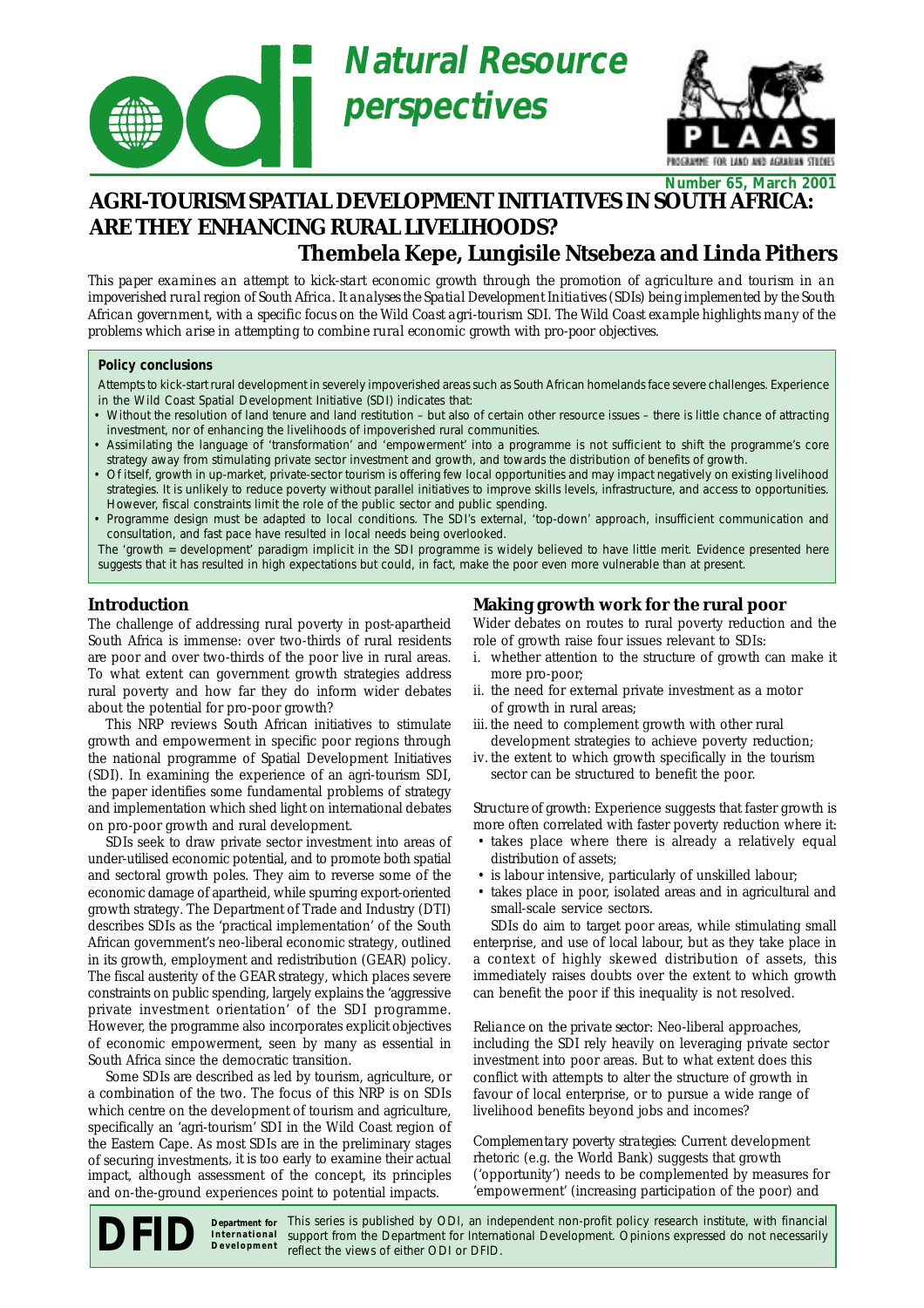#### **Box 1 Key objectives of agri-tourism SDIs**

- The primary objectives of agri-tourism SDIs are:
- **'firstly**, to generate sustainable economic growth and development;
- **secondly**, to generate sustainable long term employment creation; **• thirdly**, to maximise the extent to which private sector investment and lending can be mobilised into the process; and
- **fourthly**, to exploit the opportunities that arise from the development of tourism and eco-tourism developments for the development of SMMEs and for the empowerment of local communities' (de Beer et al., 1998).

security (reduced vulnerability). The SDI strategy talks of empowerment mainly as economic participation. Without measures to address the voice and vulnerability of the poor, how effective can growth strategies be?

*Making tourism work for the poor:* As a highly sophisticated sector, strongly influenced by marketing skills, information technology and a few large northern-based companies, the prospects of making growth in tourism pro-poor are likely to be limited. However, as tourism is rapidly growing in many developing countries and often affects areas with few other options, it is important to assess its pro-poor potential on a case by case basis.

# **SDI objectives: growth and empowerment through agri-tourism**

Agri-tourism SDIs pursue growth by promoting investment through public-private partnerships (PPPs) as a precursor to large-scale private investment. Public spending in the areas is severely limited, due to the fiscal constraints of GEAR. The promotion of small, micro and medium scale enterprises (SMMEs) and other objectives, are given an 'add-on' status. (Box 1).

Nevertheless, to generate benefits for local communities is at least an explicit objective, and incorporates key elements of pro-poor growth outlined above: a focus on underdeveloped areas, employment generation, SMMEs, and local empowerment, of all which may politically impact on poverty.

#### **The Wild Coast SDI**

The contrasts of extreme poverty and natural beauty have led to the Wild Coast becoming a focal point for economic development efforts. The Wild Coast covers a coastline area of about 300 kilometres between the Great Kei River to the south and uMtamvuna River to the north. It was part of the former Transkei bantustan but since 1994 has been reincorporated within the Eastern Cape Province. The area recently suffered from a decline in mining and other formal employment opportunities which exacerbated an already acute unemployment problem (unemployment stands at 73%).

An agri-tourism SDI was seen as the potential solution to employment problems, but these bring complex dimensions into the equation, including land reform, community comanagement of resources and fierce competition over those resources. In South Africa's former bantustans, numerous coastal tourist investments met with hostility from local communities over the years (in some cases were even physically destroyed): the legacy is one of grave mistrust.

Several development nodes have been identified on the Wild Coast. The SDI aims to attract eco-tourism ventures into these 'anchor' areas, with the hope that investment and subsequent infrastructure improvements will encourage a range of 'spin-off' initiatives in the surrounding areas. Although tourism is the main focus of the Wild Coast, SDI development potential has also been identified in agriculture and forestry.

#### **Pro-poor elements of the SDI**

'Local communities' are envisaged to benefit from the formation of business partnerships with external investors, government support for local business development, revenue from land leased to investors, job opportunities, capacity building and improved infrastructure. The explicit objective of 'empowerment' refers mainly to increasing economic participation by black South Africans, through:

- community involvement and responsibility for the management of assets;
- community control over land;
- community-held equity shares in the enterprises;
- the identification and support of SMME development opportunities (de Beer et al., 1998).

However, three substantial problems arise. Firstly the explicit developmental objectives raise high expectations, secondly, the reality on the ground is a lack of action to deliver these objectives. This relates to the third problem, which is that empowerment criteria are potentially at odds with other features of the programme. For instance, new reductions in public sector spending will limit its support for empowerment. Further, few private companies are likely to invest in, for instance, communally-held land, especially when there are so many 'less risky' investment opportunities elsewhere.

#### **Key challenges for the Wild Coast SDI**

The programme faces two sets of major challenges. Firstly, there are factors inherent to the area, its people, politics and history, including land ownership and land administration; problematic definitions of 'community'; identification of *bona fide* representatives; and the question of how tourism development relates to multiple livelihood strategies. It is argued below that these challenges have not been adequately dealt with in the SDI strategy. The second set of challenges derives from the SDI itself: the restrictions imposed by national economic policies; the process followed in designing and implementing the SDI; and the institutional relationships between various government departments and the different tiers of government.

#### **The land question**

Delays in the implementation of land reform have been extremely problematic for the SDI. The SDI focus on communally held land has led to a flurry of new land claims and fresh or intensified conflict over established claims to land. By the end of 1997 there were over 65 land claims in the Wild Coast area, a significant number of these in areas targeted for SDI investments. The majority remain unresolved.

Government appears unable to decide how tenure rights to communal land should be held – by individuals, community trusts, companies, 'tribes' or traditional authorities. Traditional authorities have exploited the State's hesitancy to bolster their claims to land. The absence of tenure security for developments has impacted on the capacity of the SDI to attract investors.

Benefits to local communities from the SDI will be strongly linked to land ownership: rural people cannot negotiate with investors if they are not legal owners of the land. In the interim, it has been proposed that the Minister of Land Affairs may enter into negotiations with investors on behalf of rural people who will eventually inherit whatever the Minister negotiated. This 'interim' arrangement is unlikely to satisfy all the interested parties. Certainly, the emerging problems within the SDI have highlighted the need for land rights to be clarified ahead of any investment.

#### **Defining community**

Yet another challenge for the SDI arises from ill-defined notions of 'community' (Box 3). Kepe et al., (1999) found a deeply divided 'community' with embedded tensions over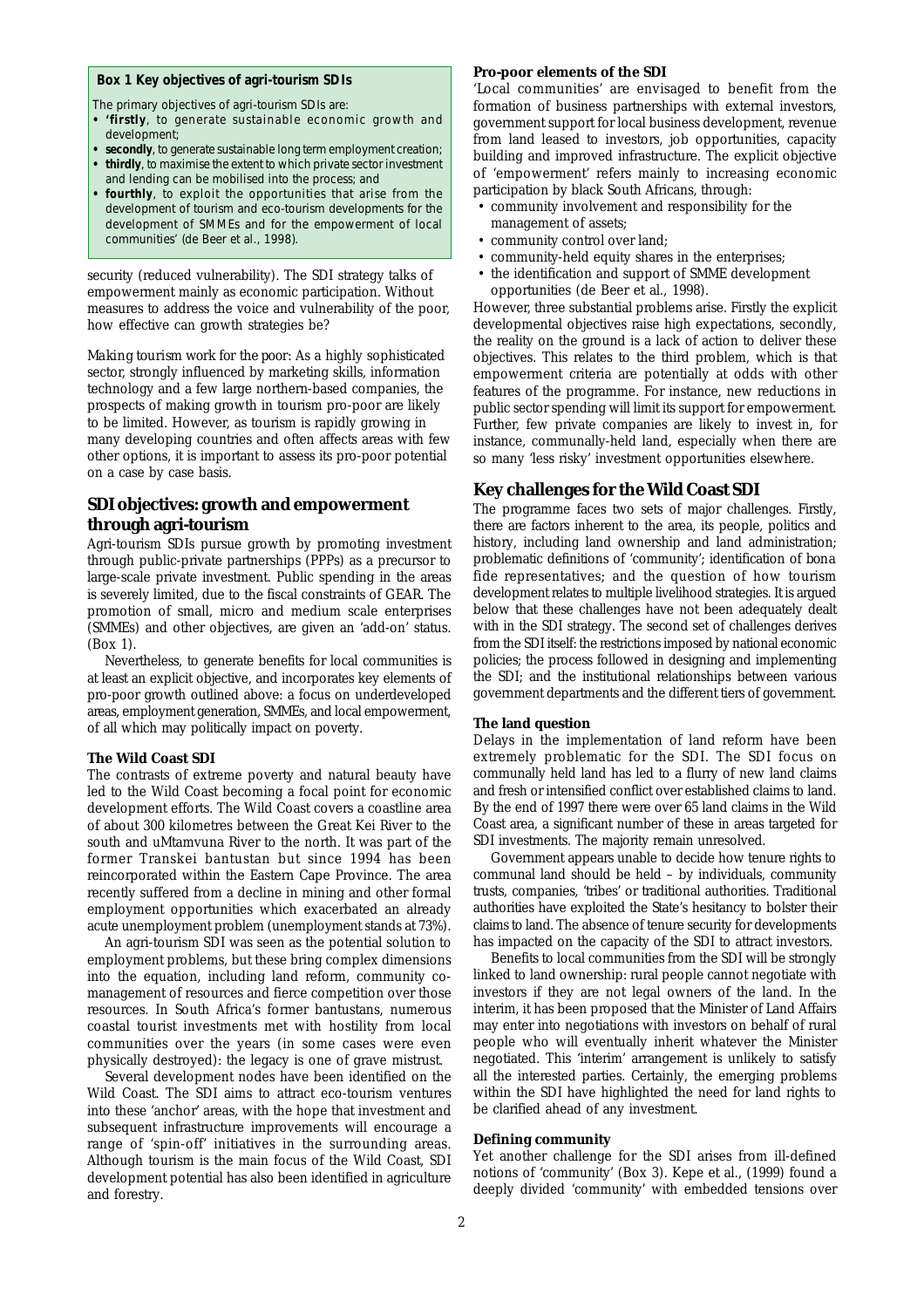#### **Box 2 Background to land tenure issues and tribal authorities**

The status of land ownership in the Wild Coast is in a state of flux. Colonial administrations divided the Transkei administrative areas along the coast into 'tribal' (administrative) and resort areas, the former for rural African occupation under the indirect rule of traditional authorities, the latter reserved for whites. Most Wild Coast land is nominally owned by the state and administered by Tribal Authorities. Occupation was regulated under the Native Land Act of 1936 on a Permission to Occupy (PTO) system.

While tenure reform has not yet been implemented in the former Transkei (resulting in uncertainty and abuse) residents of communal areas have informal land rights which are protected by the Interim Protection of Informal Land Rights Act, 1996. Nonetheless, traditional authorities continue illegally to sell PTOs. Villagers pay chiefs or headmen for extra land and women are severely discriminated against in terms of land allocation.

access to resources and differing ideas around who the legitimate 'beneficiaries' might be of any partnership with the private sector. The opportunities promised through the SDI also led to nepotism and elite control over access to training or jobs. In Mkambati (a key development 'node' of the Wild Coast SDI) the SDI team were initially satisfied with a narrow geographical concept of 'community' and forged ahead with efforts to negotiate joint ventures with private investors. However, this approach failed to take into account the historical divisions between groups in Mkambati and succeeded in 'setting various interest groups at each other's throats' (ibid). The uncritical acceptance of undemocratic, unrepresentative tribal authorities was also problematic.

#### **Limited and unequal benefits from tourism**

Radical shifts in the patterns of ownership and benefits are required if pro-poor tourism is to be achieved. The leading role given to the private sector may be at odds with the goals of fostering community participation and the involvement of the disadvantaged in tourism-related activity. Evidence so far shows that economic participation is limited and impacts on the poor are not all positive.

Communities face numerous obstacles to their effective participation in tourism, which are not being addressed by the programme. These include the very nature of up-market tourism developments, the slow pace of return on investments, the low skills base, the reduction or loss of access to natural resources, and local power relations.

#### **Box 3 Conflicts over land and definitions of 'community'**

The SDI programme has not only ignored but also exacerbated competing claims for land between different 'communities'. This in turn obstructs SDI implementation. For example:

- In Mkambati area, the SDI's emphasis on benefits related to land rights triggered a land claim by the Khanyayo people. Neighbours belonging to the same Thaweni Tribal Authority objected, arguing that the land rightfully belongs to all the people of the tribal authority. The Khanyayo people on the other hand favoured a narrower definition of local community, tied in more closely with the history of occupation of the land in question.
- Different groups have competing interests in the areas earmarked for development. In Tshezi for example, villagers saw the potential development of the coastal resort as an important source of jobs. But some of the traditional authorities saw it as an important source of income from their illegal allocation of sites for development and subsequent eviction of villagers.
- Both the Khanyayo and the neighbouring areas waged a bitter struggle to influence government agencies working in the area. A series of incidents, some violent, soon made it almost impossible for either government or NGOs to visit the area. Those seeking to work in particular communities were forced to take sides or abandon their work-plans.

## **Box 4 Jobs so far**

In 1998 the Wild Coast SDI was launched by high-powered national and provincial government representatives with the promise that it would bring up to R400m worth of investment and create more than 20,000 direct jobs.

By the end of 1999 a consortium won the bid to invest in tourism in the Mkambati Nature Reserve. Infrastructural improvements – regravelling roads and installing electricity and telephone poles – got underway, bringing a few hundred temporary jobs. Villagers in some areas worked one week each in order to give others a chance, although most villagers still have not had work.

Some residents, who would normally go to KwaZulu or Natal to work in the sugar cane fields, believe they might lose out if they are not around when the promised jobs arrive. Some have 'waited' since 1997, while others gave up after a year or two. A few hopefuls, supported by families in the villages, are even camped inside Mkambati Nature Reserve.

In the Tshezi projects, by April 2000, local people were providing labour at ZAR30 per day (again on a rotation basis because jobs were few), while skilled workers such as builders, plumbers and drivers were recruited elsewhere.

It is, however, still too early to assess whether developments brought by the SDI would limit or enhance the scope for diversity in livelihood strategies.

The potential for hostility between local people and tourists could compound the negative impacts of the SDI programme's emphasis on drawing natural resources into market-oriented commercial enterprises and away from the poor. The trade in plant materials including medicinal plants, thatch-grass, fuel-wood and sedges for basket-making is becoming increasingly significant for rural women and is a factor in the multiple livelihood strategies of most households in the Wild Coast. Work opportunities from resort-style coastal tourist developments may not be sufficient to offset any loss of access to these resources. The seasonality of tourism is also likely to clash with that of agriculture, thus creating conflicting demands for labour.

Local people making their own investments in anticipation of a tourism boom have been affected by the slow pace of the programme. Some investments (as with minibuses and supermarkets) to service the Mkambati Nature Reserve were made in 1998–9 but are being abandoned as hopes fade.

Some jobs have been created, which is positive given the severe shortage of jobs in the area. But these do not go far meeting expectations (Box 4). The niche market nature of tourism opportunities on the Wild Coast and Maputaland may lead, at best, to a limited number of luxury-type investments. These are most likely to use skilled labour from outside the area and repatriate profits elsewhere. Without substantial human resource development, the low skills base of the targeted areas is likely to translate into primarily low-status, low-paid jobs with poor prospects for advancement. Long-term sustainability depends upon building capacity for community members to take up positions at all levels of tourist operation. Without greater attention by the SDI team to local power dynamics, it is likely that elites will disproportionately capture any employment and other benefits.

#### **Limited government investment**

Tourism development requires quality infrastructure. Without 'improvement in the infrastructure of former homeland areas' tourism development there has a 'bleak future' (Viljoen and Naicker, 2000). Furthermore, if community empowerment is to occur, growth policies need to go hand-in-hand with provision of basic services and development of human resources. Therefore substantial public sector involvement is necessary if the empowerment objectives of the SDI are to be realised.